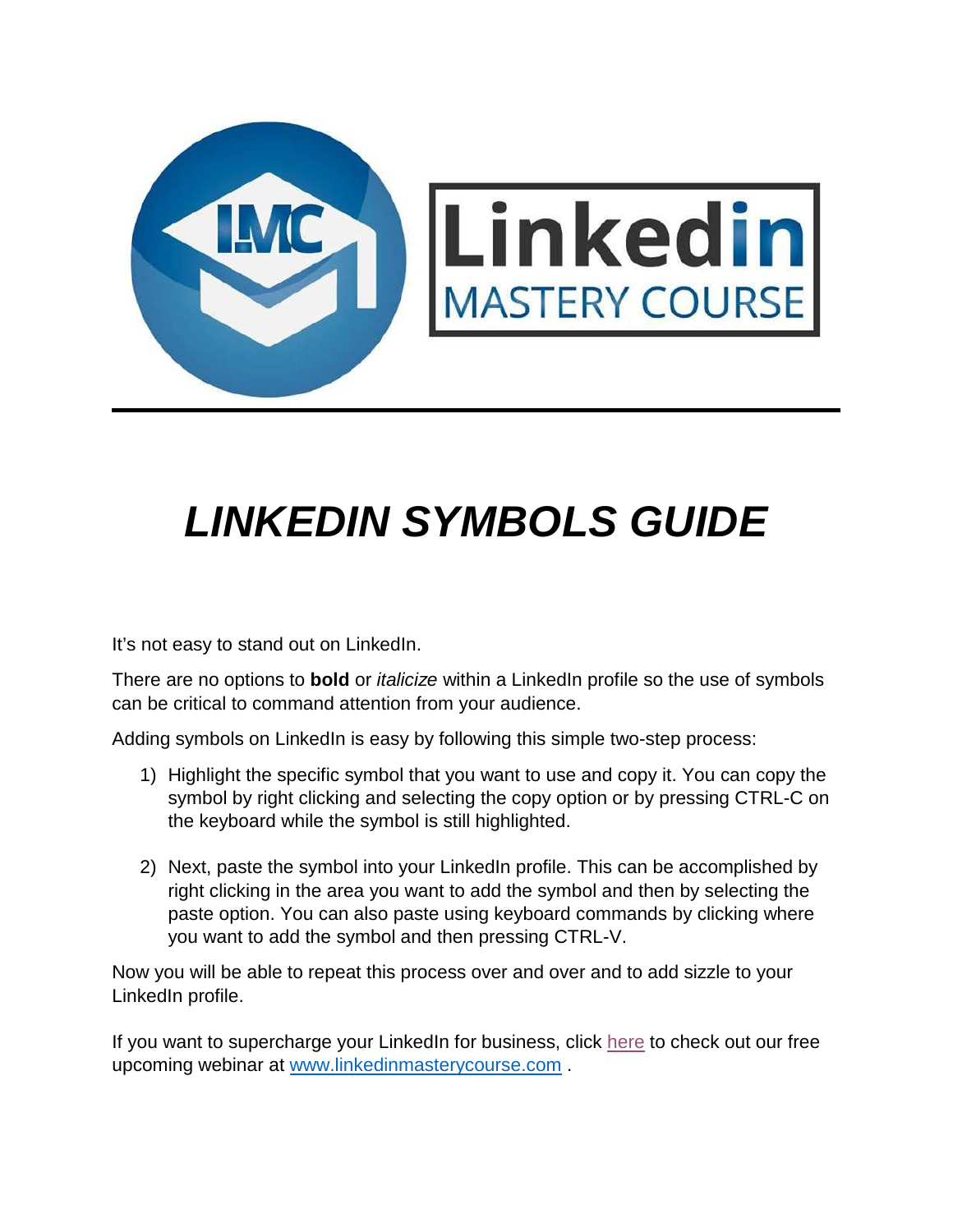## **Symbols List**

Smileys: ☹ ☺ ☻ ت ヅ ツ ッ シ Ü ϡ ٿ

Love: ♥ ۵ 웃 유 ღ ♂ ♀

Phone:  $\oslash \boxtimes \otimes \otimes$ 

Scissors:  $\&$   $\&$   $\&$ 

Music: ♪ ♫ ♩ ♬ ♭ ♮ ♯ ° ø

Write:  $\triangle$   $\triangle$   $\blacksquare$   $\heartsuit$   $\blacksquare$ 

Religious: ✡† ☨ ✞ ✝ ☥ ☦ ☓ ☩ ☯ ☧ ☬ ☸ ♁ ✙ ♆

Political:  $\textcircled{a} \mathbb{A} \star \mathbb{C} \times \mathbb{Q} \star \mathbb{A}$ 

Question:  $? ? \Box$ !!  $? \Box$  :  $\Box$  ?

**Chess: ≌ 瞥 罝 臭 名 釒 瞥 瞥 罝 臭 刍 釒** 

Cards: ♤ ♧ ♡ ♢ ♠ ♣ ♥ ♦

Dice: ⚀ ⚁ ⚂ ⚃ ⚄ ⚅

Stars: \* + + \* \* \* \* \* ☆☆└☆┐ ◎ ☆☆☆☆☆☆☆★ \* \* \* \* \* \* \* \* \* \* \* \* \* \* \* ✼ ❄ ❅ ❆ ❇ ❈ ❉ ❊

Money:  $\epsilon$ £ ¥ ₴ \$  $\ell$  ¢ £ ¥ ₳ ₲ ₪ ₵ 元 ₣ ₱ ฿ ¤ ₡ ₮ ₭ ₩ 〆 円 ₢ ₥ ₫ ₦ z ł بال ₠ ₧s  $\tilde{\mathcal{D}}_P$  Rs K č र

 $\Box$  Hand: ☜ ☞ ☝ ☜ ☞ ☟ ⚠ ៀ

Copyrights: ™ ℠ © ® ℗

Yes: ☑ ✓ ✓ √

 $N$ o:  $\Box \boxtimes \odot \times \times \times \times \times \times$ 

Weather :☼ ☀ ☁ ☂ ☃ ☄ ☾ ☽ ❄ ☇ ☈ ⊙ ☉ ℃ ℉ ° ❅ ✺ ϟ

Flower: ✽ ✾ ✿ ❁ ❃ ❋ ❀

Triangles: ▲ ▼ ◄ ► ◀ ◣ ◢ ◥ ▼ ◤ ◥ ▴ ▾ ◂ ▸ △ ▽ ◁ ▷ ⊿ ▻ ◅ ▵ ▹ ◃ ▿

**Flags: P■**